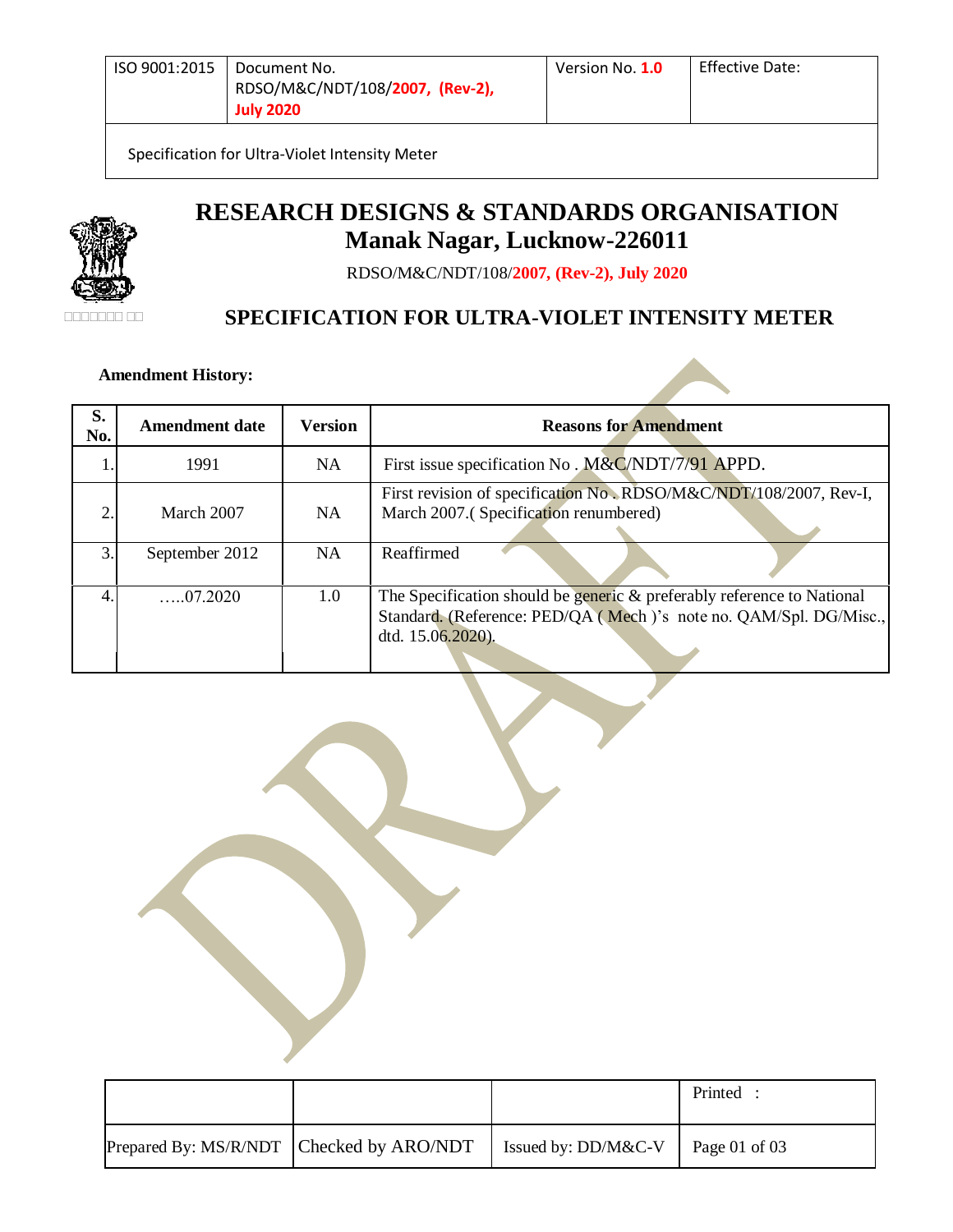| ISO 9001:2015 | Document No.<br>RDSO/M&C/NDT/108/2007, (Rev-2),<br><b>July 2020</b> | Version No. 1.0 | Effective Date: |
|---------------|---------------------------------------------------------------------|-----------------|-----------------|
|               | Specification for Ultra-Violet Intensity Meter                      |                 |                 |

# **1. SCOPE :**

This specification covers the requirements of solid state intensity meter used during fluorescent dye inspection under ultraviolet light. The equipment shall be able to measure easily and accurately the intensity of black light (ultraviolet lamps) on a digital display read-out.

## **2. ACCURACY:**

The equipment shall have an accuracy of  $\pm$  5% when measured against a reference standard.

# **3. RANGE:**

The measuring range shall be between 0-19, 990 micro watts per square centimeter.

# **4. CALIBRATION:**

The equipment shall be calibrated once in three years minimum against a pyroelectric system for maximum precision, excellent linearity of scale and cosine response.

# **5. FILTER:**

The intensity meter shall be provided with a specially controlled filter to allow radiation having wave length between 330-390 nm only.

#### **6. DISPLAY:**

The equipment shall have a minimum 4 digit LED display and minimum concession rate of three readings per second.

#### **7. RESOLVING POWER:**

The metre shall have a resolution of 10  $\mu$ W/cm<sup>2</sup> or better.

#### **8. BATTERY:**

For operating the equipment, it shall be provided with 4x1.5V rechargeable Ni-**C**d battery complete with **charger** with a life-cycle of 1000 recharging. It shall also have indicator for battery condition or 'AA' alkaline.

|                                          |                                           | Printed |
|------------------------------------------|-------------------------------------------|---------|
| Prepared By: MS/R/NDT Checked by ARO/NDT | Issued by: DD/M&C-V $\vert$ Page 02 of 03 |         |